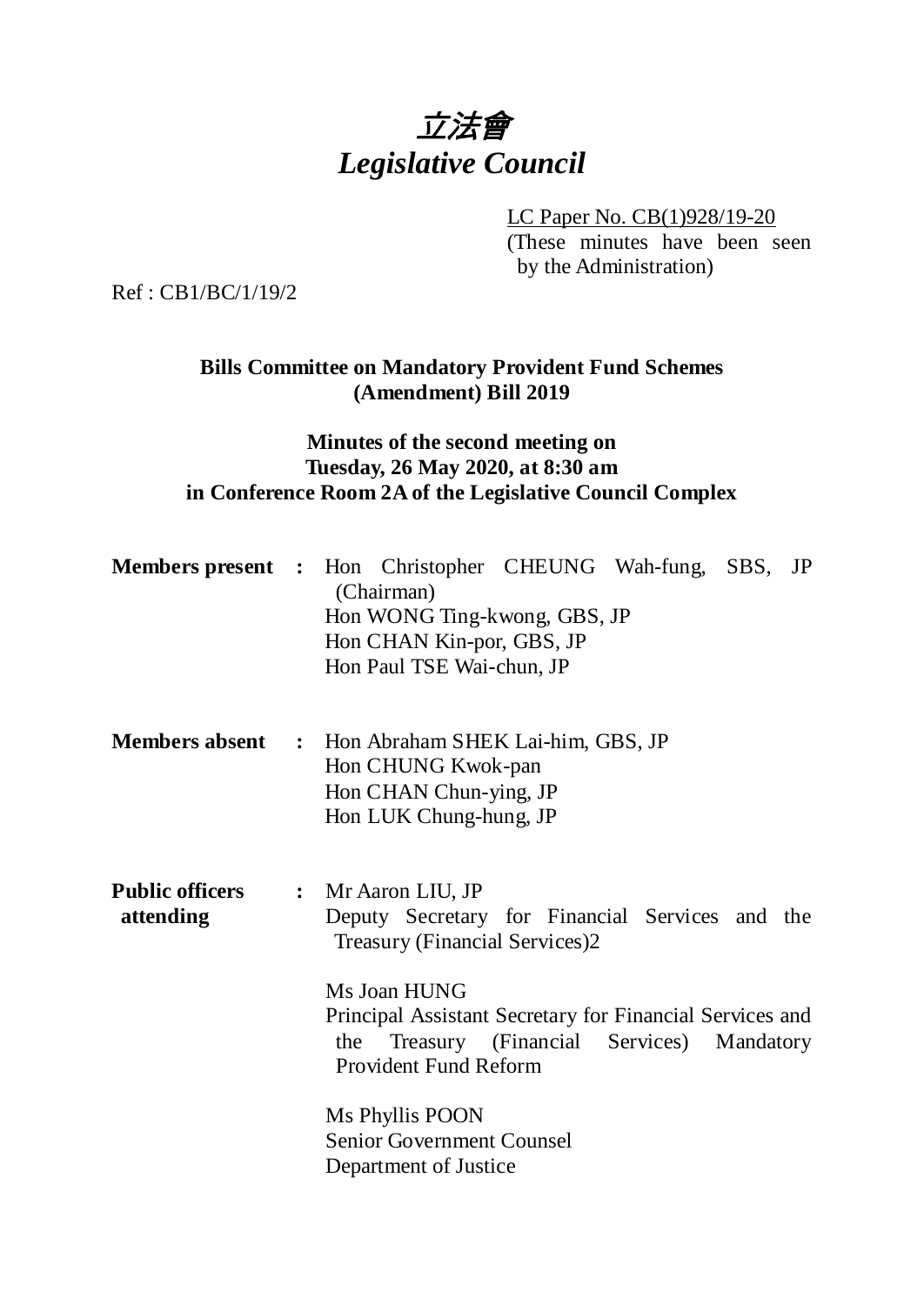|                                             | Ms Marie SIU<br><b>Government Counsel</b><br>Department of Justice                                                                        |
|---------------------------------------------|-------------------------------------------------------------------------------------------------------------------------------------------|
| <b>Attendance by</b><br>invitation          | : Mr CHENG Yan-chee<br><b>Chief Corporate Affairs Officer and Executive Director</b><br><b>Mandatory Provident Fund Schemes Authority</b> |
|                                             | Ms Gabriella YEE<br><b>Executive Director (Policy)</b><br><b>Mandatory Provident Fund Schemes Authority</b>                               |
| <b>Clerk in attendance:</b> Ms Connie SZETO | Chief Council Secretary (1)4                                                                                                              |
| <b>Staff in attendance:</b>                 | Miss Evelyn LEE<br>Assistant Legal Adviser 10                                                                                             |
|                                             | Mr Hugo CHIU<br>Senior Council Secretary (1)4                                                                                             |
|                                             | <b>Ms Sharon CHAN</b><br>Legislative Assistant (1)4                                                                                       |

#### Action

# **I Meeting with the Administration**

Matters arising from the previous meeting

| (LC Paper No. CB(1)631/19-20(02) — Letter dated 13 May 2020 |                                |  |  |
|-------------------------------------------------------------|--------------------------------|--|--|
|                                                             | from the Legal Service         |  |  |
|                                                             | Division to the Administration |  |  |

LC Paper No.  $CB(1)675/19-20(01)$  — Administration's response to the letter dated 13 May 2020 from the Legal Service Division)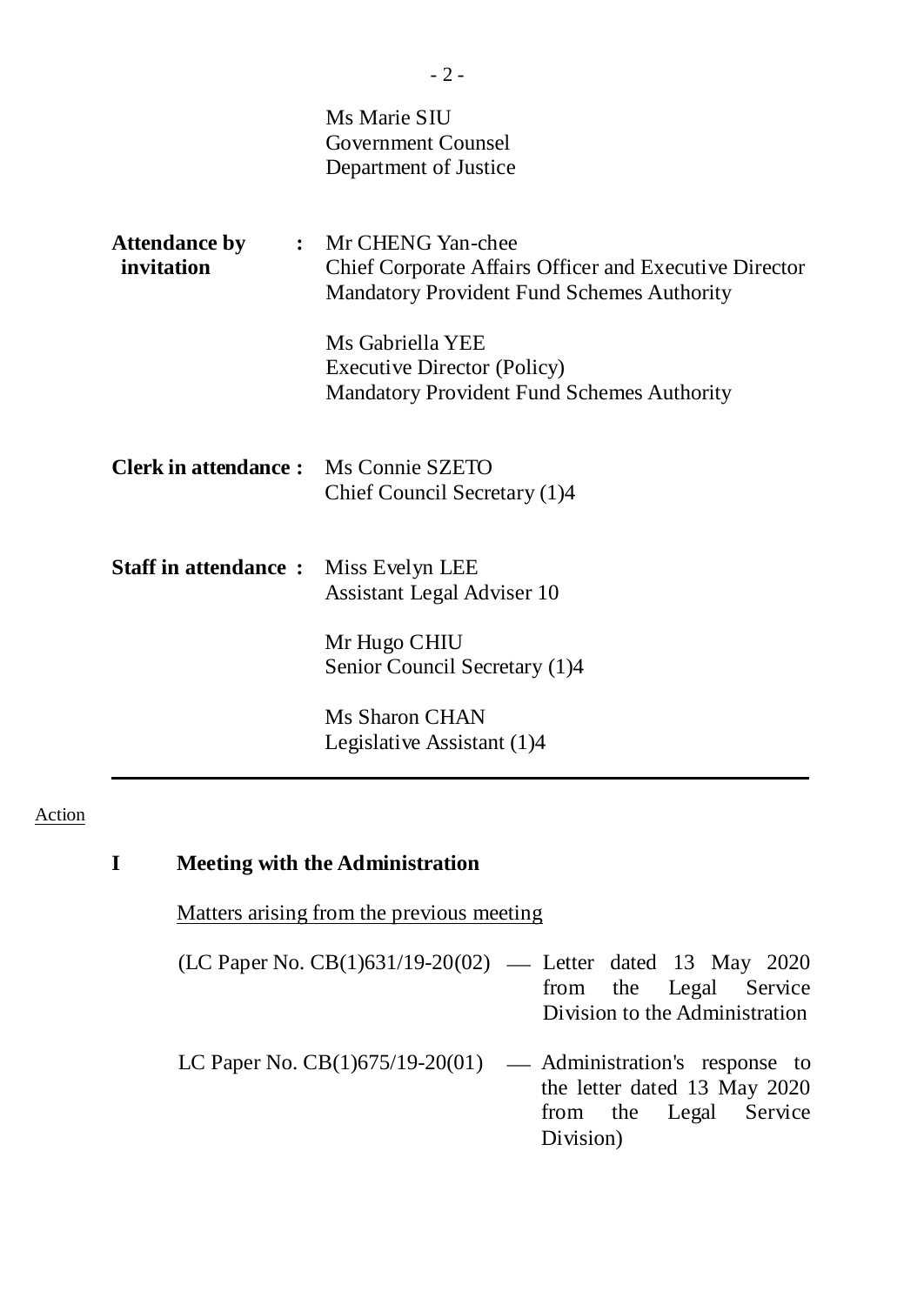### Action

## Clause-by-clause examination of the Bill

| (LC Paper No. CB(3)773/18-19                                     | $-$ The Bill                                                                                                                                                      |
|------------------------------------------------------------------|-------------------------------------------------------------------------------------------------------------------------------------------------------------------|
| File Ref: $MPF/2/1/42C$                                          | — Legislative Council Brief                                                                                                                                       |
| LC Paper No. LS6/19-20                                           | - Legal Service Division Report                                                                                                                                   |
| LC Paper No. $CB(1)631/19-20(01)$                                | — Marked-up copy of the<br>Mandatory Provident Fund<br>Schemes (Amendment) Bill<br>2019 prepared by the Legal<br>Service Division (Restricted to<br>members only) |
| LC Paper No. $CB(1)631/19-20(03)$ — Background brief prepared by | Legislative Council<br>the<br>Secretariat)                                                                                                                        |
| Amendments to the Bill proposed by the Administration            |                                                                                                                                                                   |
| $(TCD)$ M $CD(1)/777(10,0)(00)$ D C O                            |                                                                                                                                                                   |

 $(LC$  Paper No.  $CB(1)675/19-20(02)$  — Draft Committee Stage amendments proposed by the Administration)

### Discussion

The Bills Committee deliberated (Index of proceedings attached at **Appendix**).

# **II Any other business**

Legislative timetable

2. The Chairman concluded that the Bills Committee had completed the scrutiny of the Mandatory Provident Fund Schemes (Amendment) Bill 2019 ("the Bill").

3. Members noted that the Administration would advise on the date of the Council meeting for the resumption of the Second Reading debate on the Bill in due course. If the Administration planned to resume the Second Reading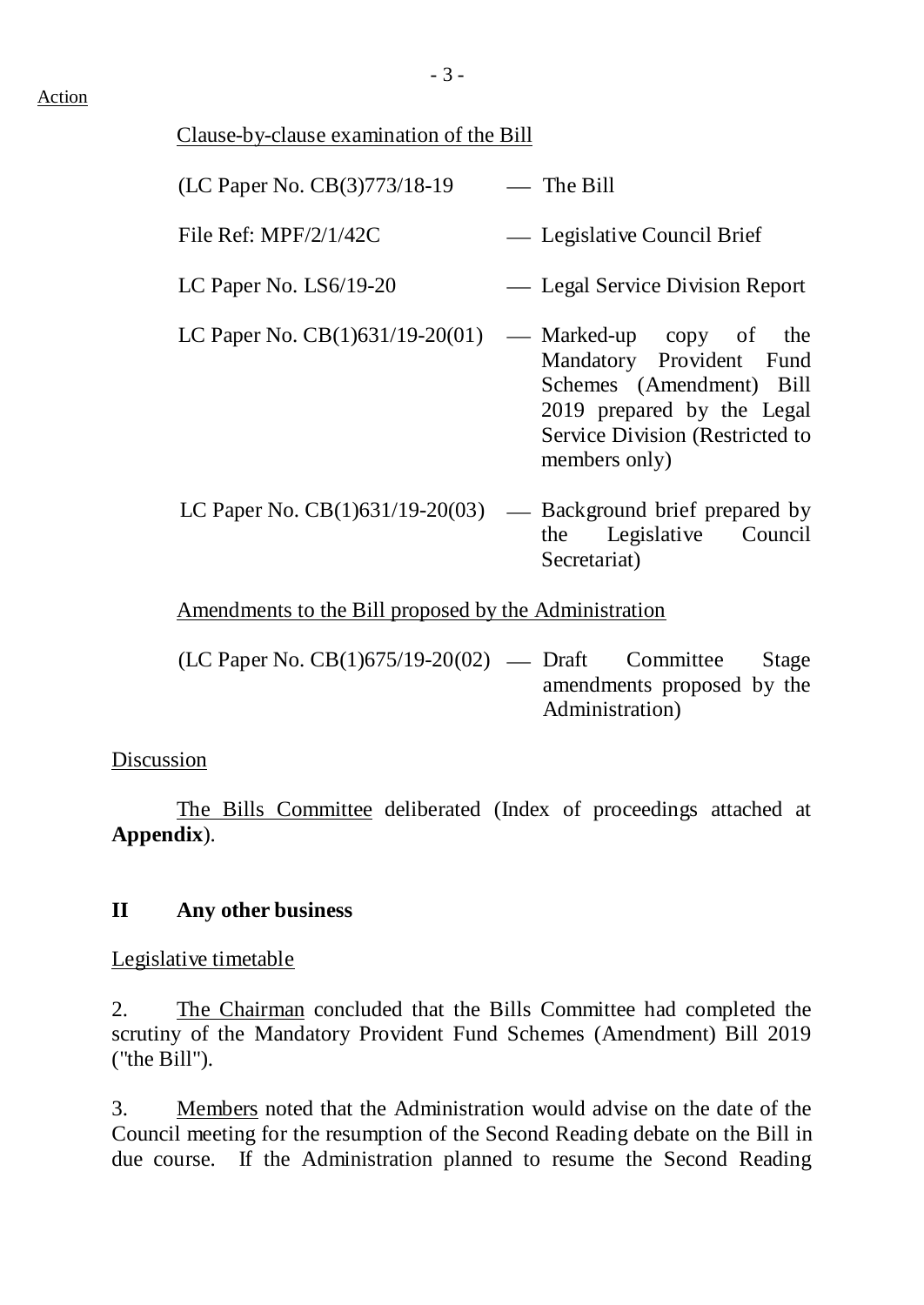Action

- 4 -

debate on the Bill at the Council meeting of 24 June 2020, the Chairman would report the Bills Committee's deliberations at the House Committee meeting on 12 June 2020 and the deadline for giving notice of resumption and amendments to the Bill would be 15 June 2020.

4. Members also noted that the Bills Committee had posted a notice on the Legislative Council's website to invite interested parties to give written views on the Bill by 29 May 2020. Submissions received by the Secretariat would be forwarded to the Administration for written response.

(*Post-meeting note*: The Secretariat received two submissions by the deadline of 29 May 2020. The submissions and the Administration's written response were circulated to members vide LC Paper Nos. CB(1) 714/19-20(01) to (03) on 3 June 2020.)

5. There being no other business, the meeting ended at 8:50 am.

Council Business Division 1 Legislative Council Secretariat 5 August 2020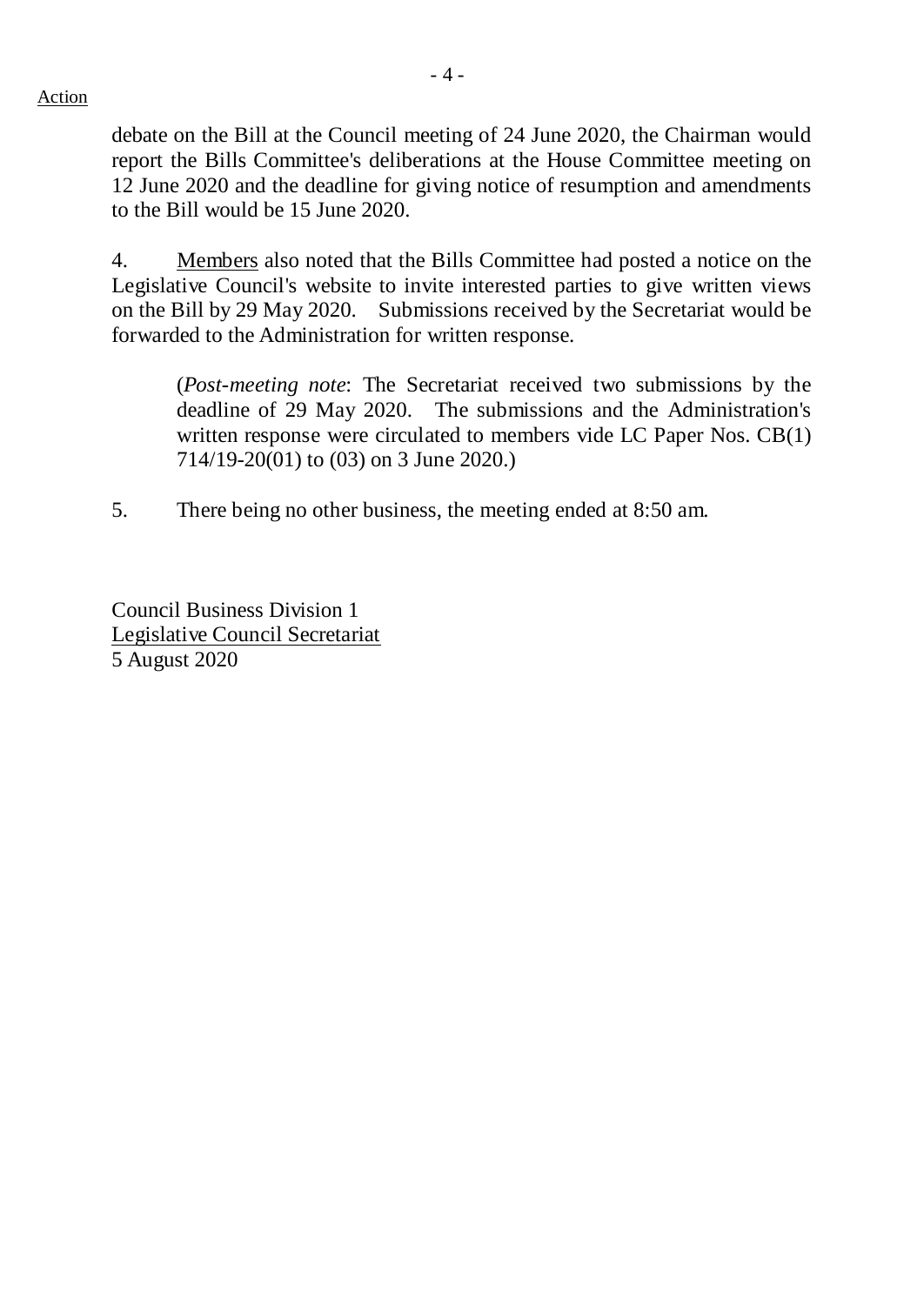## **Proceedings of the second meeting of the Bills Committee on Mandatory Provident Fund Schemes (Amendment) Bill 2019 on Tuesday, 26 May 2020, at 8:30 am in Conference Room 2A of the Legislative Council Complex**

| <b>Time</b><br><b>Marker</b> | <b>Speaker</b>                                                           | Subject(s)                                                                                                                                                                                                                                                                                                                                                                                                                                                                                                                                                                                                                                                                          | <b>Action</b><br><b>Required</b> |  |  |  |  |
|------------------------------|--------------------------------------------------------------------------|-------------------------------------------------------------------------------------------------------------------------------------------------------------------------------------------------------------------------------------------------------------------------------------------------------------------------------------------------------------------------------------------------------------------------------------------------------------------------------------------------------------------------------------------------------------------------------------------------------------------------------------------------------------------------------------|----------------------------------|--|--|--|--|
|                              | Agenda item I — Meeting with the Administration                          |                                                                                                                                                                                                                                                                                                                                                                                                                                                                                                                                                                                                                                                                                     |                                  |  |  |  |  |
| $000506 -$<br>001131         | Chairman<br>Assistant<br>Legal<br>Adviser 10 ("ALA10")<br>Administration | The Legal Adviser's letter dated 13 May<br>2020 and the Administration's response<br>[LC Paper Nos. $CB(1)631/19-20(02)$ and<br>$CB(1)675/19-20(01)$ ]                                                                                                                                                                                                                                                                                                                                                                                                                                                                                                                              |                                  |  |  |  |  |
|                              |                                                                          | On the Administration's response regarding<br>the scope and explanation on immunity<br>from civil liability provided under the Bill<br>(i.e. paragraphs 2 and 3 of the<br>Administration's response paper), ALA10's<br>raised enquiries as follows:                                                                                                                                                                                                                                                                                                                                                                                                                                 |                                  |  |  |  |  |
|                              |                                                                          | (a) given that the proposed new section<br>42B(1A) of the Mandatory Provident<br>Fund Schemes Ordinance (Cap. 485)<br>("MPFSO") seeks to provide for<br>immunity from civil liability to be<br>incurred by the wholly owned<br>subsidiary (i.e. "the eMPF Platform<br>Company") established under<br>the<br>proposed new section 6DA of MPFSO<br>and the eMPF Platform Company's<br>in the<br>directors<br>and employees<br>performance<br>of<br>their<br>functions<br>delegated by the Mandatory Provident<br>Fund Schemes Authority ("MPFA"),<br>how an aggrieved party could seek<br>remedy for the actions of the eMPF<br>Platform Company, its directors and<br>employees; and |                                  |  |  |  |  |
|                              |                                                                          | (b) whether the eMPF Platform Company<br>would undertake commercial activities,<br>and if so, whether similar immunity<br>from civil liability would be granted to<br>it for such activities, and whether this<br>would be covered in the next phase of<br>legislative exercise (which would deal<br>with the future operations of the eMPF<br>Platform Company).                                                                                                                                                                                                                                                                                                                   |                                  |  |  |  |  |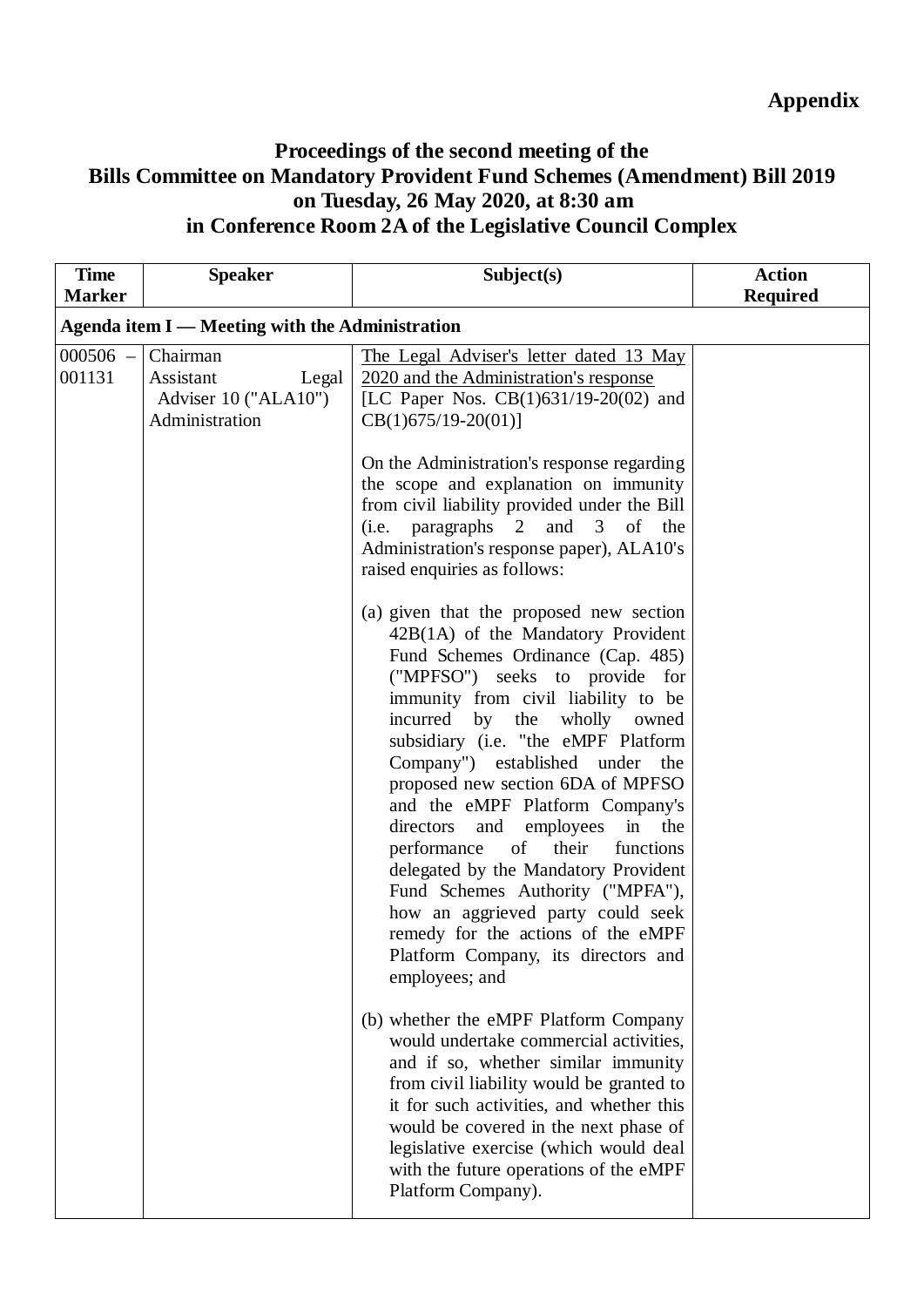| <b>Time</b>      | <b>Speaker</b>             | Subject(s)                                                                                                                                                                                                                                                                                                                                                                                                                                                                                                                                                                                                                                                                                                                                                                                                                                                                                                                                                                                                                                                                                                                                                                                                                                                                                                                                         | <b>Action</b>   |
|------------------|----------------------------|----------------------------------------------------------------------------------------------------------------------------------------------------------------------------------------------------------------------------------------------------------------------------------------------------------------------------------------------------------------------------------------------------------------------------------------------------------------------------------------------------------------------------------------------------------------------------------------------------------------------------------------------------------------------------------------------------------------------------------------------------------------------------------------------------------------------------------------------------------------------------------------------------------------------------------------------------------------------------------------------------------------------------------------------------------------------------------------------------------------------------------------------------------------------------------------------------------------------------------------------------------------------------------------------------------------------------------------------------|-----------------|
|                  |                            |                                                                                                                                                                                                                                                                                                                                                                                                                                                                                                                                                                                                                                                                                                                                                                                                                                                                                                                                                                                                                                                                                                                                                                                                                                                                                                                                                    |                 |
| <b>Marker</b>    |                            | The Administration responded as follows:<br>(a) the existing MPFSO provided MPFA<br>with immunity from civil liability in<br>the performance of statutory functions<br>under MPFSO in good faith. The<br>arrangement was similar to other<br>financial regulators<br>such<br>the<br>as<br>Insurance Authority and the Securities<br>and Futures Commission. Under the<br>proposed new section $42B(1A)$ of<br>MPFSO, such immunity was extended<br>to the eMPF Platform Company, its<br>and employees<br>in<br>directors<br>the<br>performance of the statutory functions<br>delegated by MPFA (i.e. to promote<br>and encourage the development of the<br>retirement<br>scheme<br>industry<br>in<br>Hong Kong). The<br>provision<br>of<br>immunity from civil liability under the<br>proposed section $42B(1A)$ of MPFSO<br>would not bar any party to apply for<br>judicial review; and<br>(b) details on the future operation of the<br>eMPF Platform Company such as the<br>implementation of the eMPF Platform<br>would be dealt with in the second<br>phase legislative exercise.<br>As the<br>eMPF Platform Company would be<br>run as a non-profit making entity to<br>operate the eMPF Platform as a public<br>utility, it was envisaged that even when<br>it undertook commercial activities,<br>such activities would not be for profit | <b>Required</b> |
|                  |                            | making purposes.                                                                                                                                                                                                                                                                                                                                                                                                                                                                                                                                                                                                                                                                                                                                                                                                                                                                                                                                                                                                                                                                                                                                                                                                                                                                                                                                   |                 |
| 001132<br>001722 | Chairman<br>Administration | Clause-by-clause<br>examination<br>of<br>the<br>Mandatory Provident<br>Schemes<br>Fund<br>(Amendment) Bill 2019<br>Part 1                                                                                                                                                                                                                                                                                                                                                                                                                                                                                                                                                                                                                                                                                                                                                                                                                                                                                                                                                                                                                                                                                                                                                                                                                          |                 |
|                  |                            |                                                                                                                                                                                                                                                                                                                                                                                                                                                                                                                                                                                                                                                                                                                                                                                                                                                                                                                                                                                                                                                                                                                                                                                                                                                                                                                                                    |                 |
|                  |                            | <b>Preliminary</b>                                                                                                                                                                                                                                                                                                                                                                                                                                                                                                                                                                                                                                                                                                                                                                                                                                                                                                                                                                                                                                                                                                                                                                                                                                                                                                                                 |                 |
|                  |                            | Short title<br>Clause 1                                                                                                                                                                                                                                                                                                                                                                                                                                                                                                                                                                                                                                                                                                                                                                                                                                                                                                                                                                                                                                                                                                                                                                                                                                                                                                                            |                 |
|                  |                            | Enactments amended<br>Clause $2 -$                                                                                                                                                                                                                                                                                                                                                                                                                                                                                                                                                                                                                                                                                                                                                                                                                                                                                                                                                                                                                                                                                                                                                                                                                                                                                                                 |                 |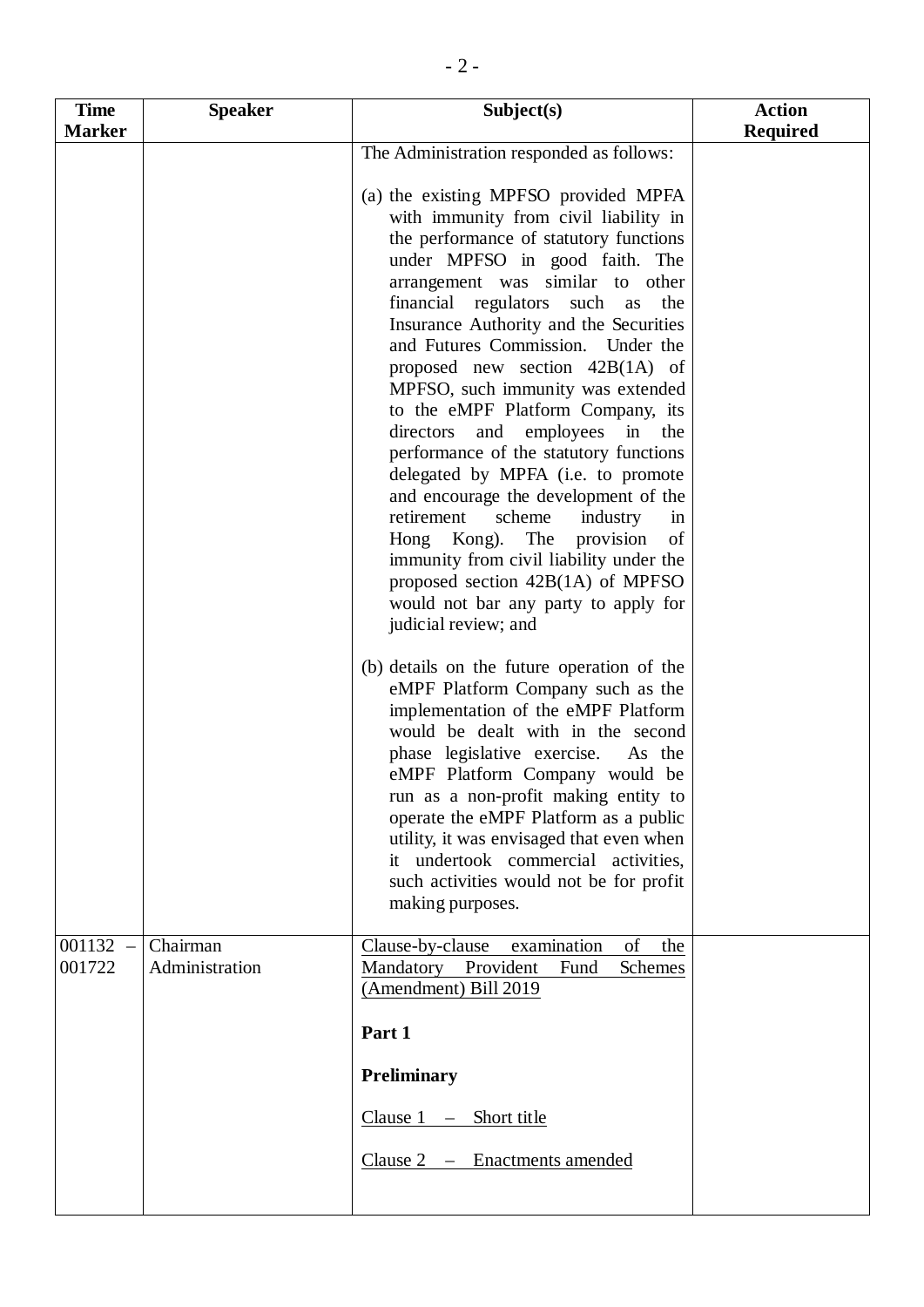| <b>Time</b>   | <b>Speaker</b> | Subject(s)                                                                           | <b>Action</b>   |
|---------------|----------------|--------------------------------------------------------------------------------------|-----------------|
| <b>Marker</b> |                |                                                                                      | <b>Required</b> |
|               |                | Part 2                                                                               |                 |
|               |                |                                                                                      |                 |
|               |                | <b>Amendments to Mandatory Provident</b><br><b>Fund Schemes Ordinance (Cap. 485)</b> |                 |
|               |                |                                                                                      |                 |
|               |                | Clause $3 -$ Section<br>amended<br>2                                                 |                 |
|               |                | (interpretation)                                                                     |                 |
|               |                |                                                                                      |                 |
|               |                | $Clause 4 - Section$<br>6<br>amended                                                 |                 |
|               |                | (establishment of Mandatory Provident                                                |                 |
|               |                | Fund Schemes Authority).                                                             |                 |
|               |                | Clause 5 - Section 6DA added                                                         |                 |
|               |                |                                                                                      |                 |
|               |                | Authority may establish wholly<br>6DA.                                               |                 |
|               |                | owned subsidiary                                                                     |                 |
|               |                |                                                                                      |                 |
|               |                | $Clause 6 - Section 6F$<br>amended                                                   |                 |
|               |                | (Authority may delegate functions)                                                   |                 |
|               |                | Clause $7 - \text{Section} 6G$<br>amended                                            |                 |
|               |                | (power to appoint staff and consultants)                                             |                 |
|               |                |                                                                                      |                 |
|               |                | Clause $8 -$ Section<br>6KA<br>amended                                               |                 |
|               |                | (designation of electronic system<br>by                                              |                 |
|               |                | <b>Authority</b> )                                                                   |                 |
|               |                | Clause 9 - Section 22C added                                                         |                 |
|               |                |                                                                                      |                 |
|               |                | 22C.<br>Approved trustee must<br>not                                                 |                 |
|               |                | charge certain fees                                                                  |                 |
|               |                | 42B<br>Clause $10 -$ Section<br>amended                                              |                 |
|               |                | ( <i>immunity</i> )                                                                  |                 |
|               |                |                                                                                      |                 |
|               |                | Part 3                                                                               |                 |
|               |                |                                                                                      |                 |
|               |                | <b>Amendment to Mandatory Provident</b><br>Fund Schemes (General) Regulation         |                 |
|               |                | (Cap. 485 sub. leg. A)                                                               |                 |
|               |                |                                                                                      |                 |
|               |                | $Clause 11 - Schedule$<br>amended<br>$\overline{4}$                                  |                 |
|               |                | (financial penalties)                                                                |                 |
|               |                | Part 4                                                                               |                 |
|               |                |                                                                                      |                 |
|               |                | <b>Amendments to Mandatory Provident</b>                                             |                 |
|               |                | <b>Fund</b><br>(Fees)<br><b>Regulation</b><br><b>Schemes</b>                         |                 |
|               |                | (Cap. 485 sub. leg. C)                                                               |                 |
|               |                |                                                                                      |                 |